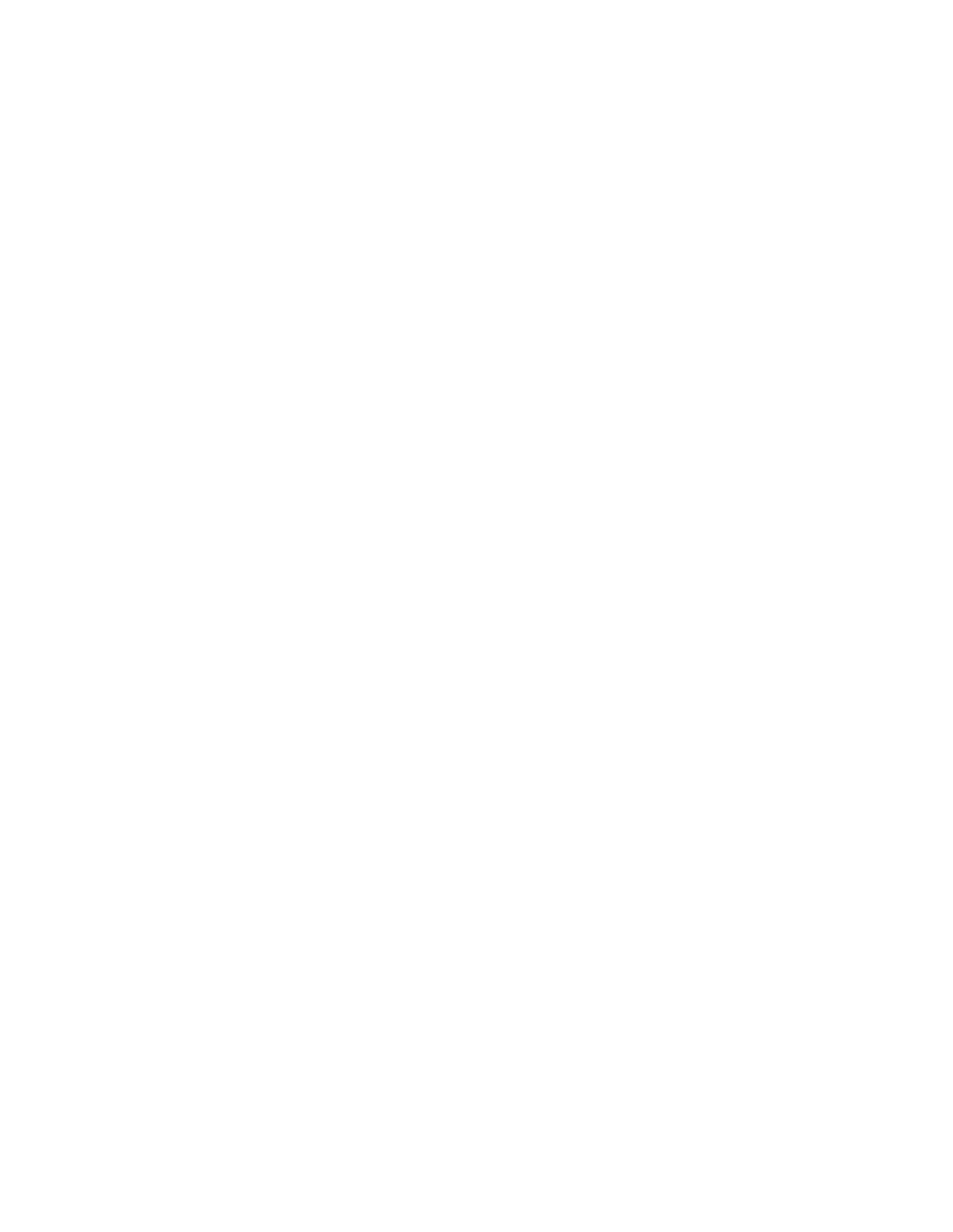## **ABSTRACT**

Ghana's Marine fishery is in crisis, recent stock assessments of small pelagics reported that the stocks are severely overfished and that overfishing continues to exacerbate beyond the level of sustainability. Fish landings is all time lowest and many fishers now spend more hours fishing with fewer fish catches. Stakeholder assessment have concluded that weak governance of the sector over the years, has tolerated wasteful overcapacity and widespread Illegal, Unreported and Unregulated (IUU) fishing. The clear manifestation of the weak governance is the frail implementation of fisheries management plans, low enforcement of laws & regulations and low compliance by fishers.

*Importantly; fisheries laws, regulations and management plans informed by science is good but will have no value if they cannot be implemented with high compliance and deterrence.*

Addressing Ghana's fisheries crisis therefore, require leadership and stakeholder collaborative effort for the application of two cardinal principles; *Voluntary Compliance* and *Deterrence*.

*Voluntary Compliance; includes the effort to secure the active support of resource users and their willingness to comply with the necessary legal, regulatory and management framework. Key components of voluntary compliance involves openness, transparency and effective communication to carry along the users of the resource in every step in the decision making and the implementation process. Deterrence: Involves the coercive power of the state to enforce its laws and regulations. It includes; the show of ability to enforce, power of arrest and prosecution.*

**Prosecution** is therefore an important element for effective fisheries governance that could contribute immensely to promote responsible fishing. Prosecution processes includes, evidence gathering, Arrest, processing of evidence, adjudication and imposition of sanctions when the laws are violated. The sanctions should be punitive enough to law breakers such that benefits accrued from breaking the law would not be attractive*.* 

Weak prosecution therefore undermines responsible fishing and is the underlying cause of conflicts, blame game and general disregard of the laws governing fishing. The essences of enacting good fisheries laws and fisheries management plans is to implement them to achieve the desired results. Without effective implementation including compliance, deterrence / prosecution the laws and plans have no value.

In view of this, SFMP through FoN provided support for prosecution chain actors through series of review workshops to developed actions to address the gaps identified in the prosecution system for improvements. SFMP through FoN also supported competence-based capacity development effort for the Marine Police Unit (MPU) and Fisheries Enforcement Unit (FEU) to increase deterrence.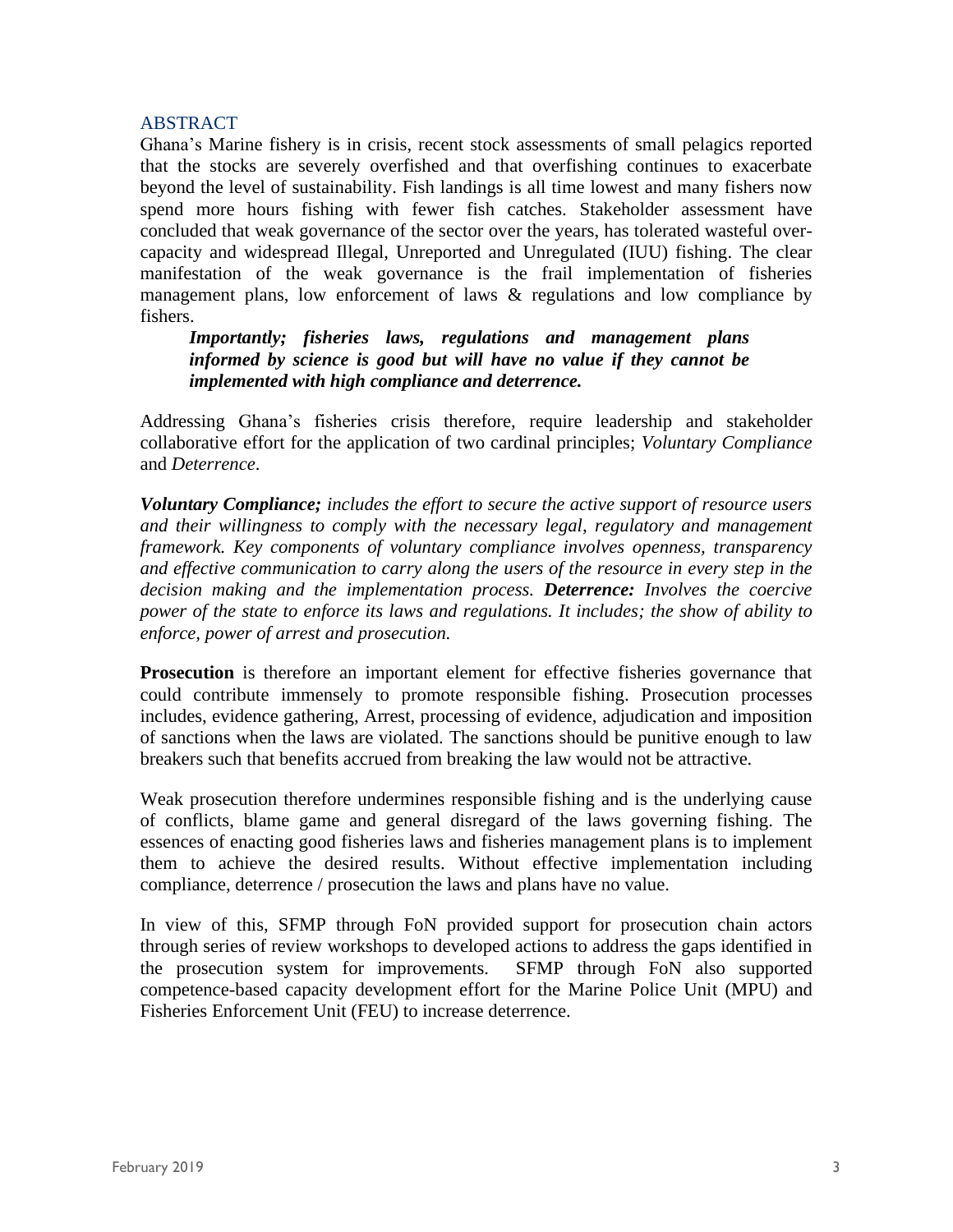## 1. ISSUE (BACKGROUND)

The importance of Ghana's fisheries sector is being lost since about 2 decades due to weak governance. This has been a major worry to stakeholders because Ghana's marine fish stock, especially the small pelagics stock have declined to the extent that fish landing is all time lowest.

To address the challenges of the weak governance, the Government of Ghana enacted the Fisheries Act 625 passed in 2002 and Fisheries regulation (LI 1968) passed in 2010.

However, implementation of these laws have not been effective. Ghana was shown a 'yellow card' by the European Commission under the European Union (EU) Illegal Unreported Unregulated (IUU) Regulation in 2013, as a result of the government's failure to control the rapid growth of IUU fishing.

Government responded with the development of additional laws, regulation and management plans including the following:

- Fisheries Amended Act 880 passed in 2014
- Fisheries Amended Regulation (LI 2217) passed in 2015
- National Marine Fisheries Management Plan (NFMP 2015-2019)

Also the Fisheries Enforcement Unit (FEU) was established in the year 2013 to support the enforcement of Ghana's Fisheries laws and regulations together with other maritime security duties. However, Marine Police Personnel posted to the FEU had very low knowledge of the fisheries sector and low competence to support effective deterrence.

**Therefore, SFMP through FoN began orientation workshops for the prosecution chain actors from 2015 that contributed to identification and development of strategies to address prosecution gaps. SFMP through FoN also conducted series of fisheries enforcement training for the Marine Police personnel and supported them to conduct community engagements to be more visible and active.**

The EU 'yellow card' ban was lifted in 2015 when the Ghana showed some level of commitments in addressing the issue of IUU. The lifting of the ban did not mean the issues were completely solved. Because, there have still been challenges for compliance and deterrence of the fisheries laws due to the following underlying issues:

- ⚫ Though circuit courts have been designated for handling fisheries related offense and infraction, the prosecution system is slow and this tends to discourage or demoralize arresting officers and stakeholders.
- ⚫ Most judges from the high Courts and the circuit Courts which are designated to adjudicate fisheries cases do not have in general the minimum background on the rationale behind the fisheries legal and regulatory framework to support quick adjudication.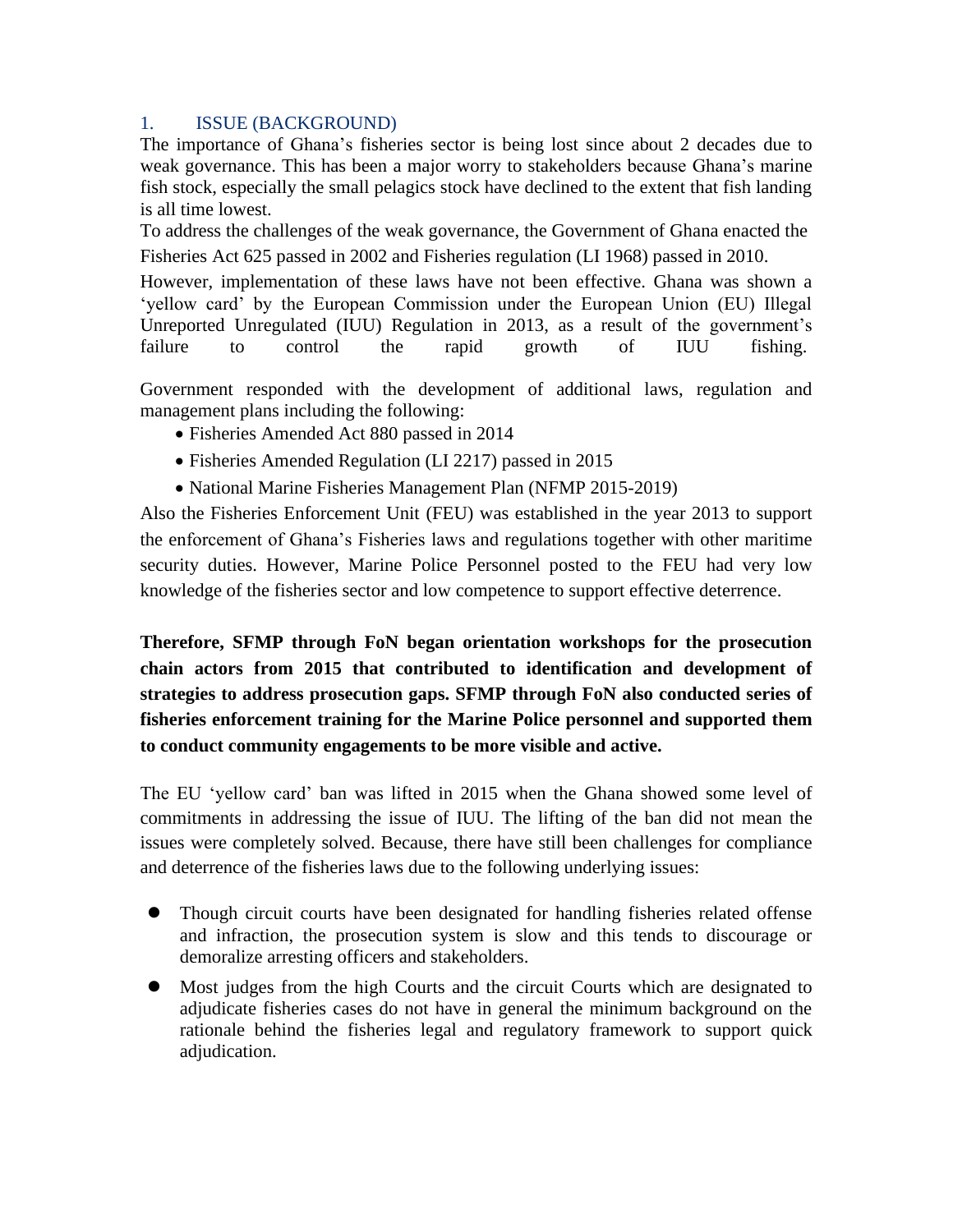## 2. PROJECT IMPLEMENTATION STRATEGY

## *SFMP Project Outline*

The objective of SFMP is to rebuild marine fisheries stocks and catches *through adoption of responsible fishing practices.* Working closely with the Ministry of Fisheries and Aquaculture Development and the Fisheries Commission, SFMP aimed to end overfishing of key stocks important to local food security through:

- Improved legal enabling conditions for co-management, use rights and effortreduction strategies.
- Strengthened information systems and science-informed decision-making
- Increased constituencies that provide the political and public support needed to rebuild fish stocks.
- Implementation of applied management initiatives for several targeted fisheries ecosystems.

Highlights of key Life-of-Project Results in the M&E Plan of SFMP included the following;

- Management measures in place that allow for the recuperation of tens of thousands of metric tons of food protein supply lost due to severe overfishing and poor management, and a rebound of fish stocks, indirectly benefiting over 130,000 fishermen, fish processors and traders.
- *Declines in Illegal, Unreported or Unregulated (IUU) fishing due to an increase in arrests and successful prosecutions and improved voluntary compliance.*
- Inclusive participation by under-represented groups, women and youth in decisionmaking.
- Etc.

#### *Implementation Strategy*

The implementation strategy of SFMP included contributions to decline in Illegal, Unreported or Unregulated (IUU) fishing by an increase in arrests and successful prosecutions and improved voluntary compliance.

The key strategic actions employed by SFMP included:

- Prosecution chain workshops to review the prosecution process and develop strategies to address challenges and weaknesses in arrests and prosecutions.
- Prosecution data collation and assessment to develop strategies to address identified weaknesses in prosecutions.
- Implementation of Competence-based capacity development programmes on fisheries enforcement increase in arrests and successful prosecutions and improved voluntary compliance.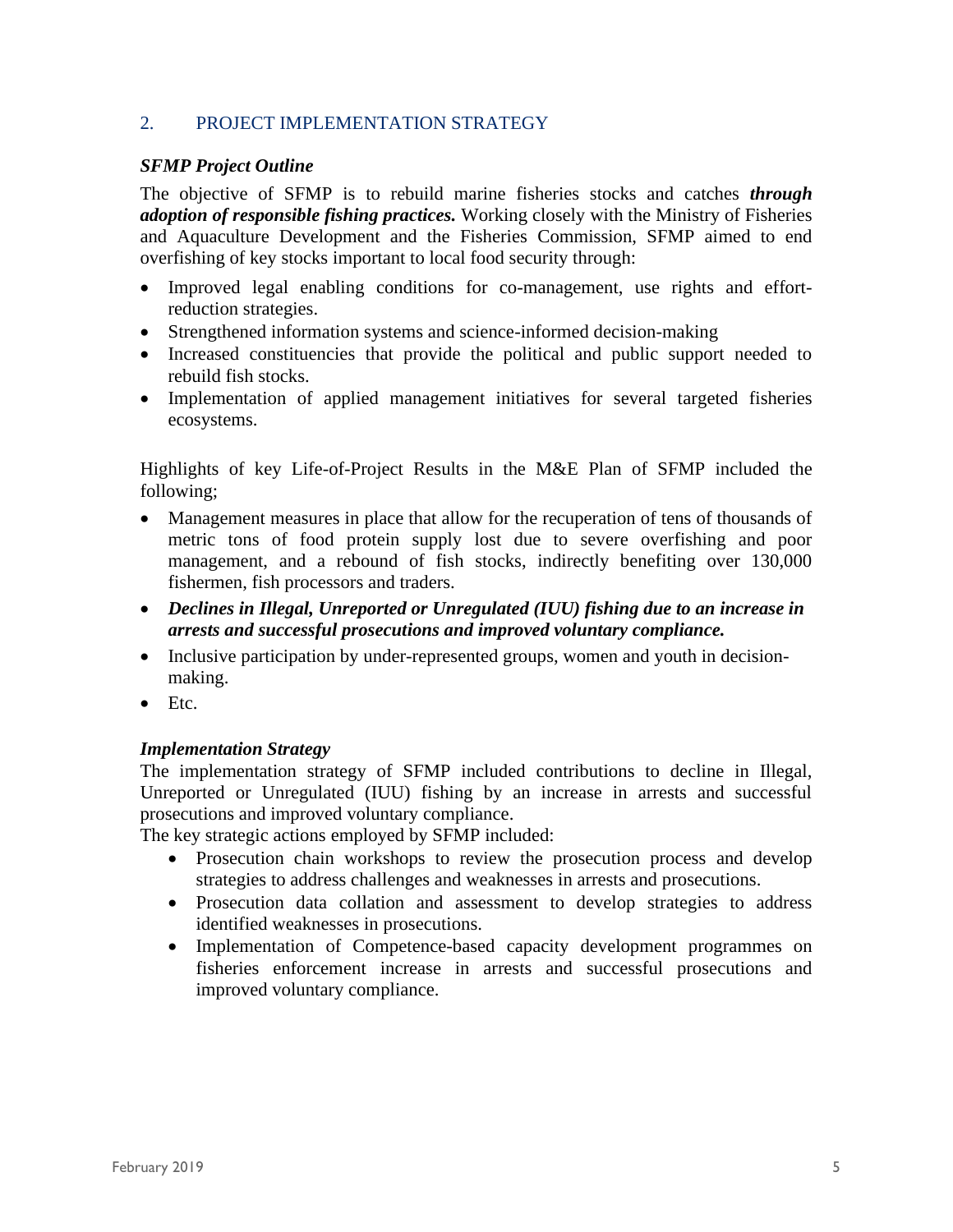#### 3. PROGRESS AND RESULTS

Key progress and results include:

• **Improvement in stakeholder collaboration through Prosecution Chain Review workshops**

To contribute to address the underlying issues and promote effective fisheries prosecution, SFMP through FoN in years 2 and 3 supported annual review workshops for actors in fisheries prosecution chain. This provided a forum for stakeholder collaboration to improve fisheries prosecutors. The prosecution actors engaged in the workshops included representatives from stakeholder institutions indicated in the chart below:



Fig 1: Chart showing stakeholder institutions on the Prosecution chain platform

There were inadequate interactions by the above mentioned stakeholder institutions though they were all working on fisheries prosecution or related issues. The fisheries prosecutorial chain workshops therefore provided the platform for promote inter-agency dialogue and collaboration to support fisheries deterrence processes. The workshops assisted the identification of gaps in the prosecution process and drafted strategies and actions to address the challenges and weaknesses in arrests and prosecutions. The strategic actions included assessment of prosecution data to informed improvements in prosecution

#### • **Assessment of Prosecution Data to identify areas for improvement.**

SFMP also collated and assessed prosecution data to identify areas for improvement in the prosecution process. The prosecution data collated helped to assess:

- The nature and type of fisheries offences commonly committed by gear type.
- The prosecution status and potential factors of delays.
- The sanctions including the fines imposed and status of payment, etc.

The assessment identified that weak evidence gathering and processing of cases led to some unsuccessful prosecution. The assessment also revealed that most of the fines imposed were not paid by the offenders due to lack of follow-up to claim the fine and or political interferences.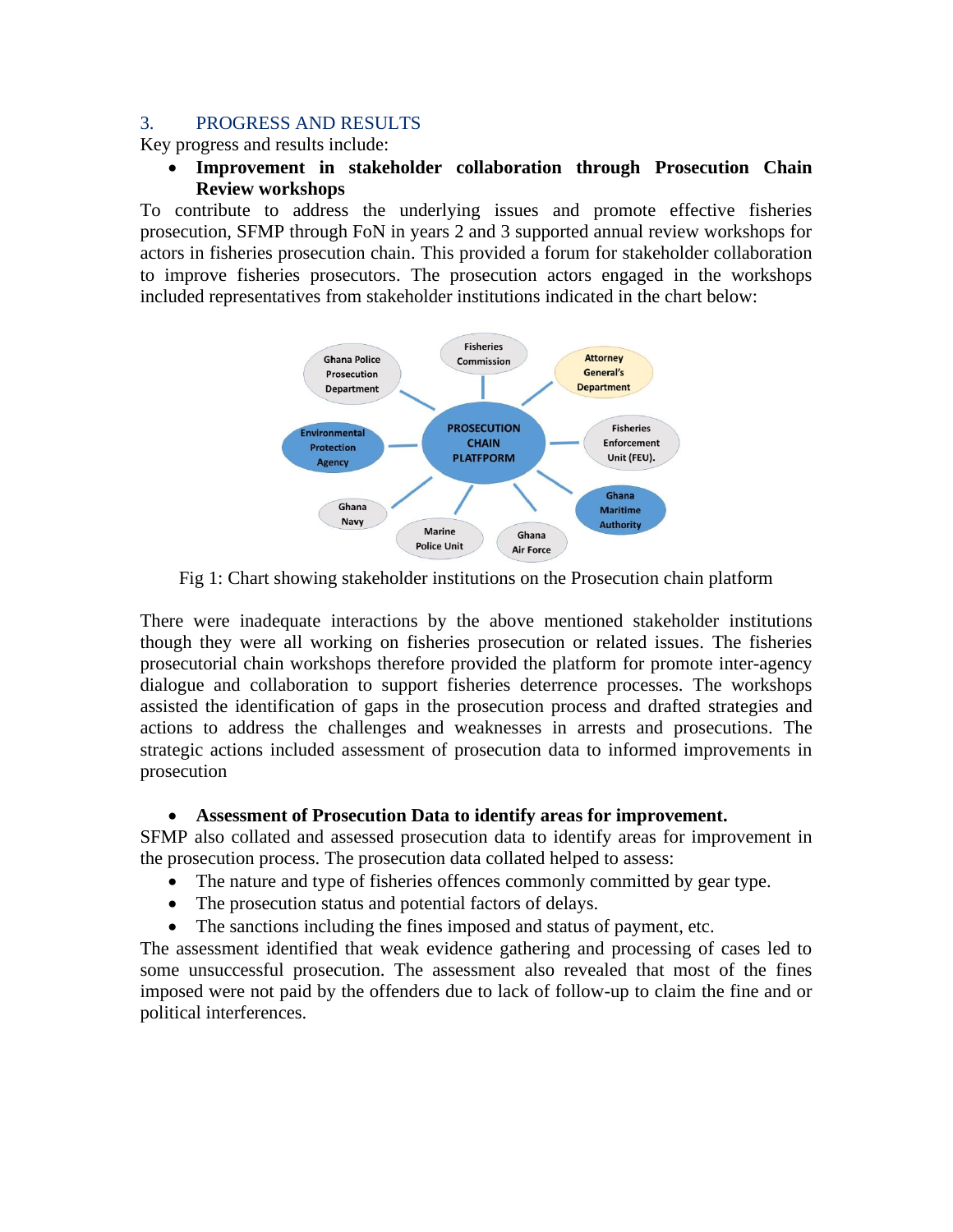

Fig 2: Chart showing cases prosecuted with fines paid

## • **Implementation of Competence-based capacity development programmes for improved fisheries enforcement.**

In line with improving prosecution, SFMP through FoN also supported competencebased capacity development effort for the Marine Police Unit (MPU) and Fisheries Enforcement Unit (FEU). The process identified, profiled and processed key Knowledge, Skills and Attitude (KSA) required for effective fisheries enforcement.

For this effort, fisheries induction training curriculum was developed and used for series of training sessions that benefited over 160 MPU and FEU personnel over the period.

Also a Training of Trainers (ToT) Programme was designed by SFMP in partnership with the UNDP Organized Crime Unit to serve as knowledge and skills transfer programme within the police Unit. This has improved competence for evidence gathering to support effective fisheries enforcement.

And the ToT is expected to ensure continuity of capacity development for effective prosecution and Deterrence to contribute to desired responsible fishing.

#### **Challenges and Shortfalls**

The major hindrance for the prosecution progress has been the inadequate political commitment and support for prosecution of fisheries offenders. There is low political will for fisheries enforcement because of high political interferences in prosecution processes to favour offenders connected to politicians or are political functionaries. Also there is inadequate resource for enforcement agencies to perform all the required functions because of very low budgetary allocations for enforcement.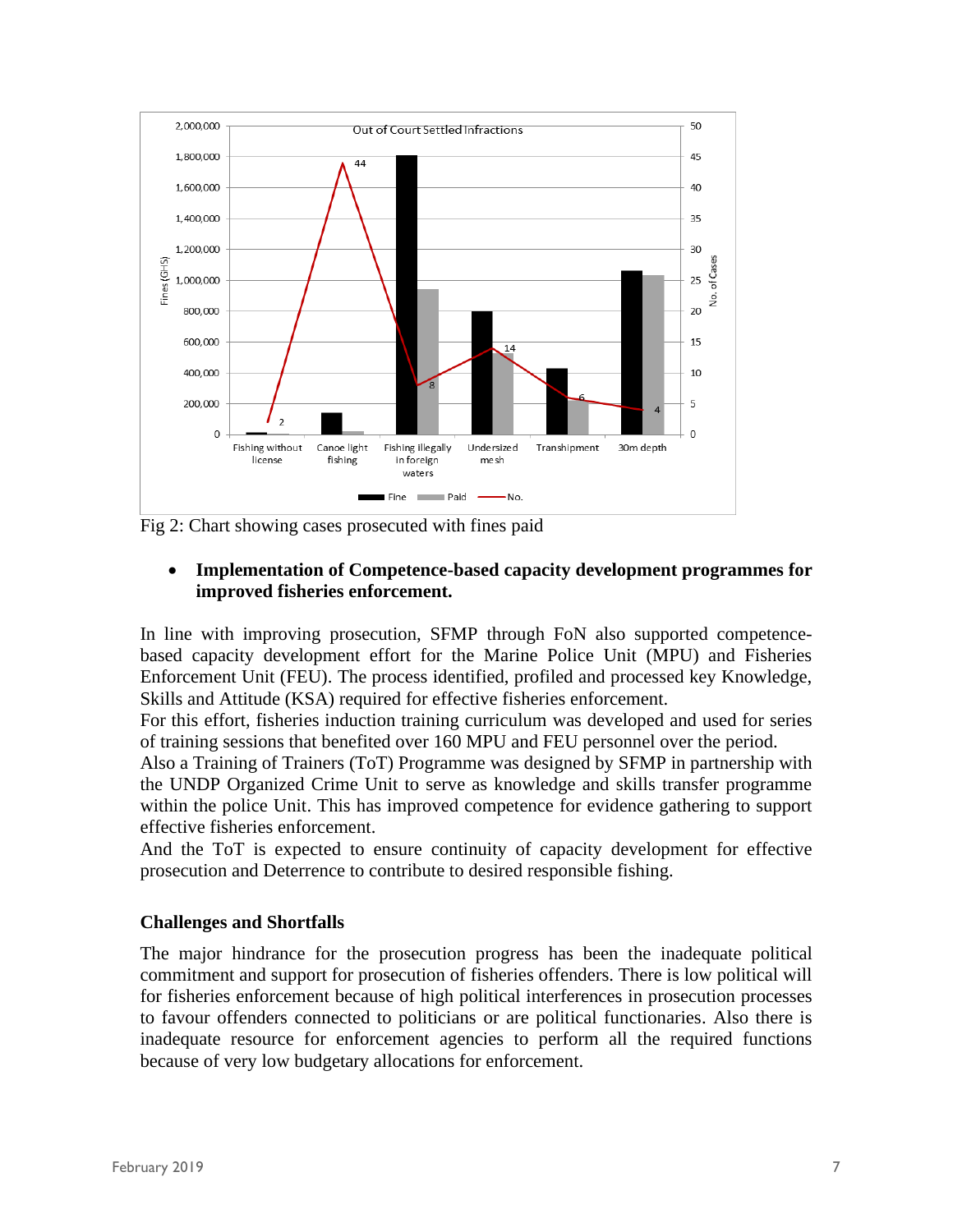## 4. LESSON LEARNED

## 1. **Prosecution is a collaborative effort and require professionalism and competence.**

Provision of adequate deterrence require arrest of violators of fisheries laws and effective prosecution. and is a collaborative effort that require effective actions by all those associated with the prosecution chain.

Also to achieve effective prosecution, high level of professionalism and competence must be exhibited in the rank and file of the key actors. Specifically, in the following areas, evidence gathering, processing of the evidence, presentation of the evidence in Court.

## 2. **Improved Prosecution can contribute to improve compliance and reduce blame game:**

Improvement in fisheries prosecution will have significant contribution for improved fisheries management and can help change stakeholders' perceptions, attitudes and contribute to their willingness to act responsibly in the fisheries sector. This will ultimately contribute to increased compliance of fishers.

Effective prosecution increases confidence of local stakeholders in the system and increase their perception that the political context is supportive of sustainable fisheries management. This will reduce the blame game syndrome and promote sustainable fishing.

## 3. **Selective enforcement should be avoided**

For the achievement of effective results, selective enforcement sometimes called targeted enforcement should be avoided if possible, because communities' perception of biases is amplified as they see themselves as victims but not perpetrators or breakers of the law. Therefore, lack of equity in enforcement referred to as selective enforcement contributes to conflicts among different sub-sectors and eventually among fishing communities to the detriment of the overall fisheries enforcement process. For example, the issue of illegal transshipment and the endorsement by MOFAD in 2018 has consolidated this perception. Already fisher folks in Elmina had complained about the fact that the FEU never conducted any enforcement operations at the SAIKO landing site for many years before the formalization. But the FEU on some occasions had gone to confiscate illegal nets of canoes and the same landing site but openly ignored the illegal activities on the SAIKO operates at the same landing site. Now with the formalization of transshipment (SAIKO) this perception of selective enforcement is been entrenched.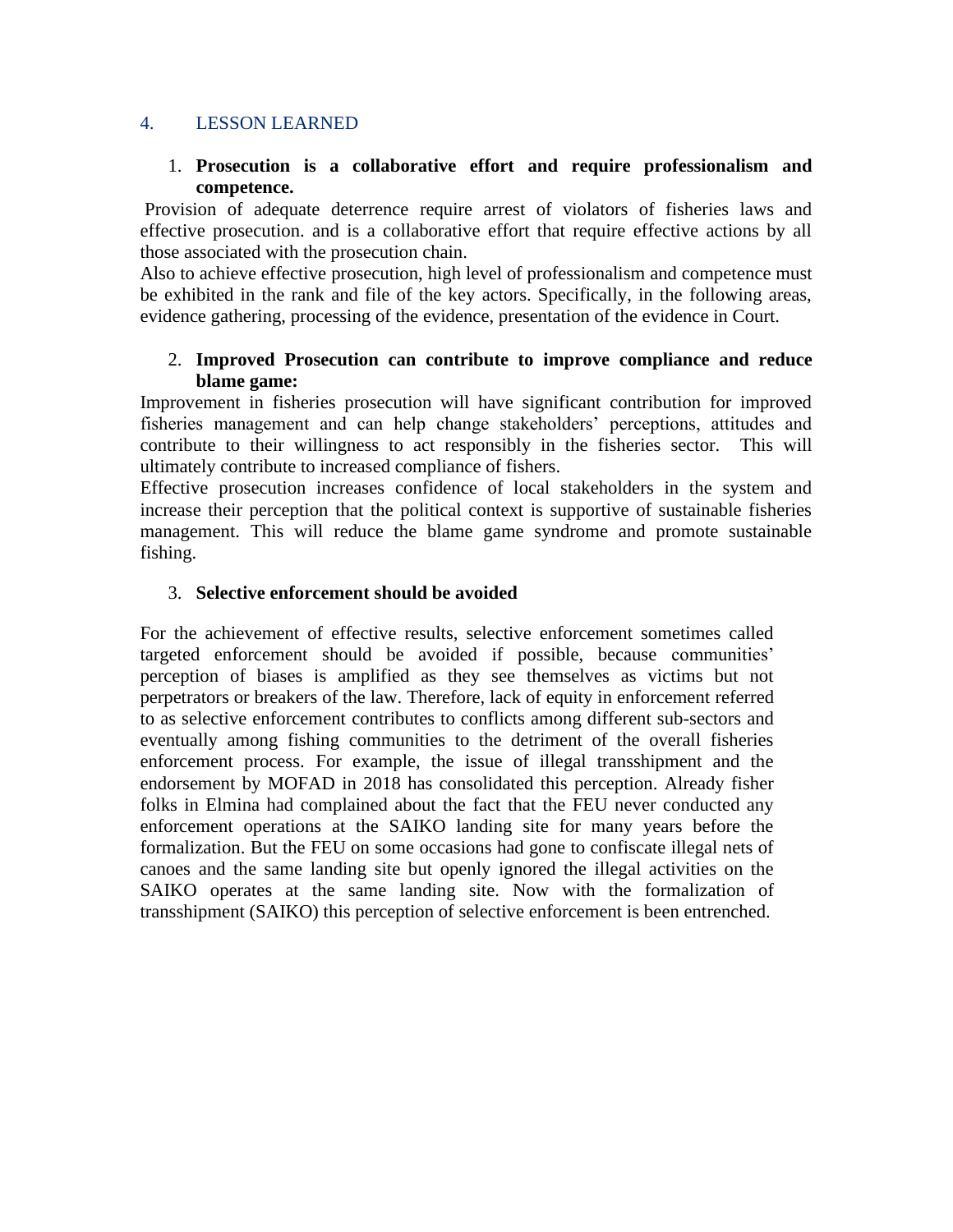## 5. APPLICATION

## • **Advocate to reduce political control and interference in prosecution**

There is the urgent need to scale up with advocacy to reduce political control and interference in prosecution system. Political control and interferences has been identified to be contributing to the wide spread irresponsible fishing practices. And this has been a major setback for the SFMP project to achieving responsible fishing.

Involvement of political functionaries and associate in the fisheries industry has increased over the years. Though the enforcement and prosecution actors are supposed to be independent of the political system, this has not been so. Political control including control of resources allocation and political interruption to fisheries enforcement and prosecution processes has been on the ascendency. Also some fishers, who break the fisheries engage the partisan political influence to avoid prosecution. Especially during electioneering periods fisheries enforcement and prosecution is very low due to high control of enforcement and prosecution systems.

## • **Improve Competence of the Prosecution chain actors will contribute to improved prosecution and deterrence in Ghana's fisheries sector.**

Though the training of Marine Police personnel has not produced the commensurate level of deterrence and responsible fishing, because political interferences, lack of logistics and weak collaboration. However, Support to the MPU is wealth an important investment that has potentially greater reward. Already some of the SFMP trained MPU personnel have conducted serial important arrest and led the successful prosecution of fisheries cases. The MPU is expected to perform with a little positive enabling environment. There is however the need to continue work on the Marine Police Competence-based process working with UNDP Organized Crime Unit and the Marine Police hierarchy to consolidate the gains made. Series of review meeting could be organised to track and assess the level of implementation and integration of the competence-based capacity programme.

## • **Promote transparency and accountability of enforcement and prosecution process**

Promoting transparency and accountability in enforcement and prosecution process is very crucial to sustainable fisheries management. A fair and transparent prosecution programme is essential to the sustainability of the fisheries resources. Because a transparent prosecution process compliments compliance by encouraging more fishers to comply. Those who violate fisheries laws and regulations do not only harm the resources and put the economy at risk; they are unfair to the majority of resource users that do comply. Therefore, those who abide by the laws deserve to know that others who violate the laws would be dealt with and that the standards are consistent and without fear or favour. Those who violate the laws and management